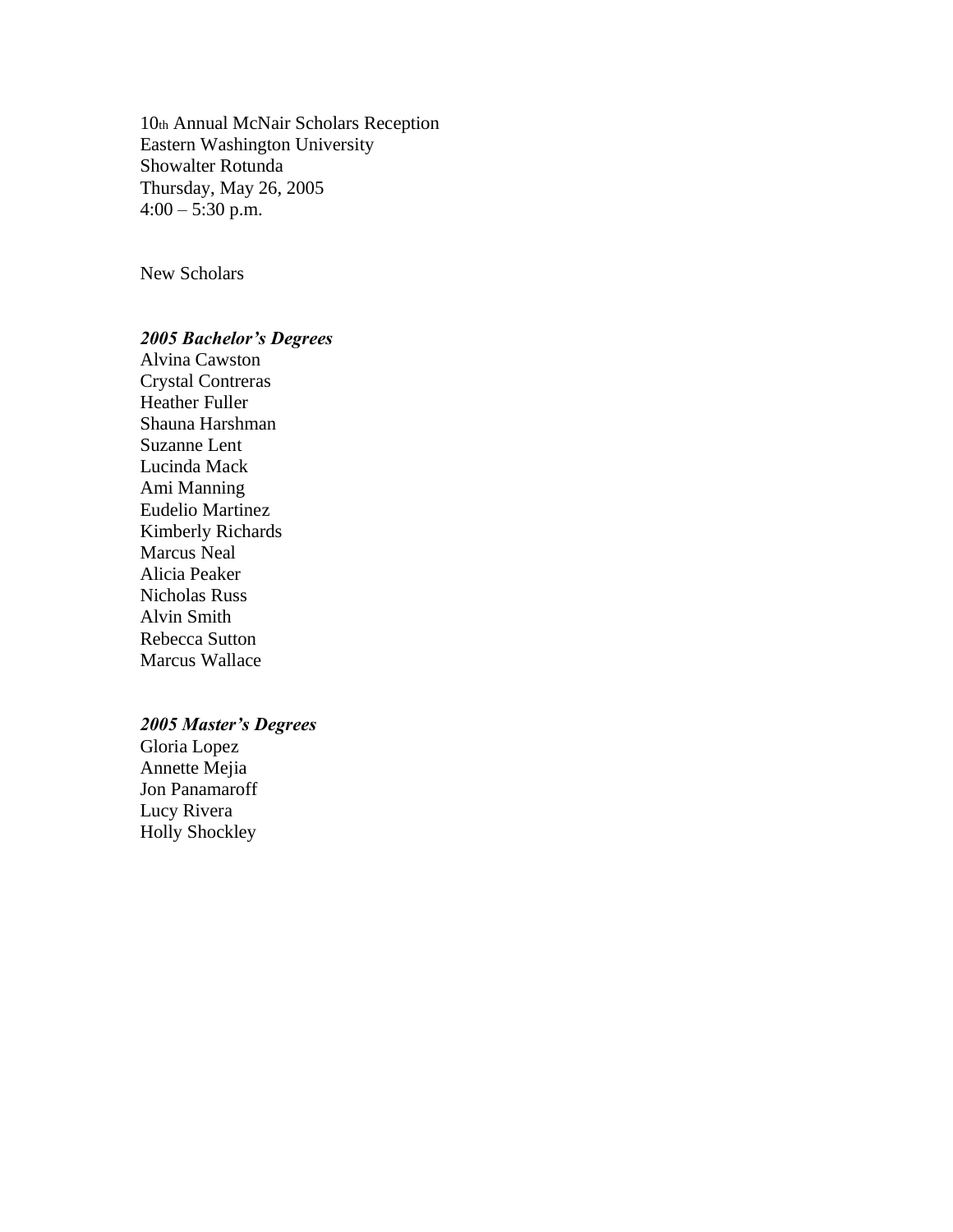2005 McNair Scholars Reception Showalter Rotunda  $4:00 - 5;30 \text{ p.m.}$ 

Mentors summer 2004, Academic year 04-05 and Jon Panamaroff

College of Social and Behavioral Sciences Sean Chabot – Eudelio Martinez, Rebecca Sutton, Nicholas Russ Mahlon Dalley, Jon Panamaroff Kristin Edquist – Rebecca Sutton, Ami Manning Todd Hechtman – Suzanne Lent Gail Hicks – Alvina Cawston Kayleen Islam-Zwart – Alvina Cawston, Crystal Contreras, Yurema Cortez Russell Kolts – Lucinda Mack Theresa Martin – Alvina Cawston Mark May – Victor Rodriquez Doug Orr – Angela Johnson, Antoinette Burkley Frederick Strange – Antoinette Burkley, Angela Johnson, Eudelio Martinez Stacy Warren – Heather Fuller Philip Watkins – Marcus Neal William Youngs – Marcus Wallace

College of Arts and Letters Anthony Flinn – Alicia Peaker

College of Social Work and Human Services Deidre Almeida – Alvina Cawston, Kimberly Murphy Richards Jennifer Stucker – Alvin Smith

College of Science, Mathematics and Technology Margaret O'Connell – Heather Fuller

Other Jacqueline Geddes – Alvina Cawston